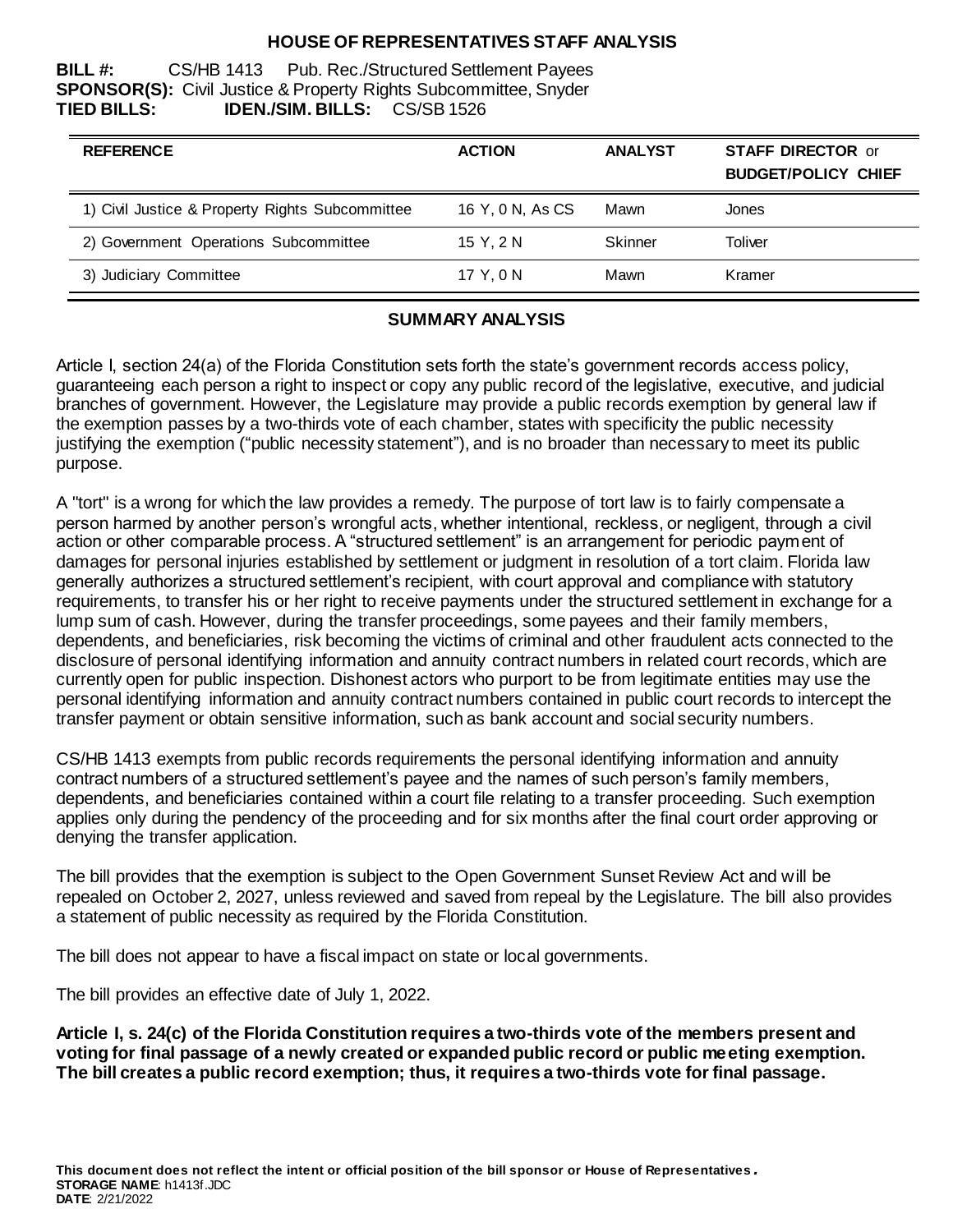#### **FULL ANALYSIS**

### **I. SUBSTANTIVE ANALYSIS**

#### A. EFFECT OF PROPOSED CHANGES:

#### **Background**

#### Public Records

Article I, section 24(a) of the Florida Constitution sets forth the state's government records access policy, guaranteeing every person a right to inspect or copy any public record of the legislative, executive, and judicial branches of government. However, the Legislature may provide a public records exemption by general law if the exemption passes by a two-thirds vote of each chamber, states with specificity the public necessity justifying the exemption ("public necessity statement"), and is no broader than necessary to meet its public purpose. $1$ 

Additionally, s. 119.07(1), F.S., guarantees every person a right to inspect and copy any state, county, or municipal record, unless the record is exempt. Under the Open Government Sunset Review Act,<sup>2</sup> a public records exemption may be created or maintained only if it serves an identifiable public purpose and the "Legislature finds that the purpose is sufficiently compelling to override the strong public policy of open government and cannot be accomplished without the exemption."<sup>3</sup> Further, the exemption may be no broader than is necessary to:

- Allow the state or its political subdivisions to effectively and efficiently administer a governmental program, which administration would be significantly impaired without the exemption;
- Protect sensitive personal information that, if released, would be defamatory or would jeopardize an individual's safety; or
- Protect trade or business secrets. $4$

The Open Government Sunset Review Act requires the automatic repeal of a newly created exemption on October 2nd of the fifth year after creation or substantial amendment, unless the Legislature reenacts the exemption.<sup>5</sup> However, this provision does not apply to an exemption that:

- Is required by federal law; or
- Applies solely to the State Legislature or the State Court System.<sup>6</sup>

### Court Proceedings and Records

Independent of constitutional and statutory provisions that generally require court files to be open to the public, the courts have found that "both civil and criminal court proceedings in Florida are public events" and that courts must "adhere to the well-established common law right of access to court proceedings and records."<sup>7</sup> A court may close a court file or a portion thereof on equitable grounds, but its ability to do so is limited due to the Florida Supreme Court's ruling that closure of court proceedings or records should occur only when necessary to:

- Comply with established public policy set forth in the constitution, statutes, rules, or case law;
- Protect trade secrets;
- Protect a compelling governmental interest (such as national security or confidential informant identity);
- Obtain evidence to properly determine legal issues in a case;
- Avoid substantial injury to innocent third parties (such as to protect young witnesses from offensive testimony or children in a divorce); or

l

**DATE**: 2/21/2022

 $<sup>1</sup>$  Art. I, s. 24(c), Fla. Const.</sup>

<sup>2</sup> S. 119.15, F.S.

 $3$  S. 119.15(6)(b), F.S.

*<sup>4</sup> Id.*

<sup>5</sup> S. 119.15(3), F.S.

<sup>6</sup> *Id.*

**STORAGE NAME**: h1413f.JDC **PAGE: 2** <sup>7</sup> *Barron v. Florida Freedom Newspapers, Inc.*, 531 So. 2d 113, 116 (Fla. 1988).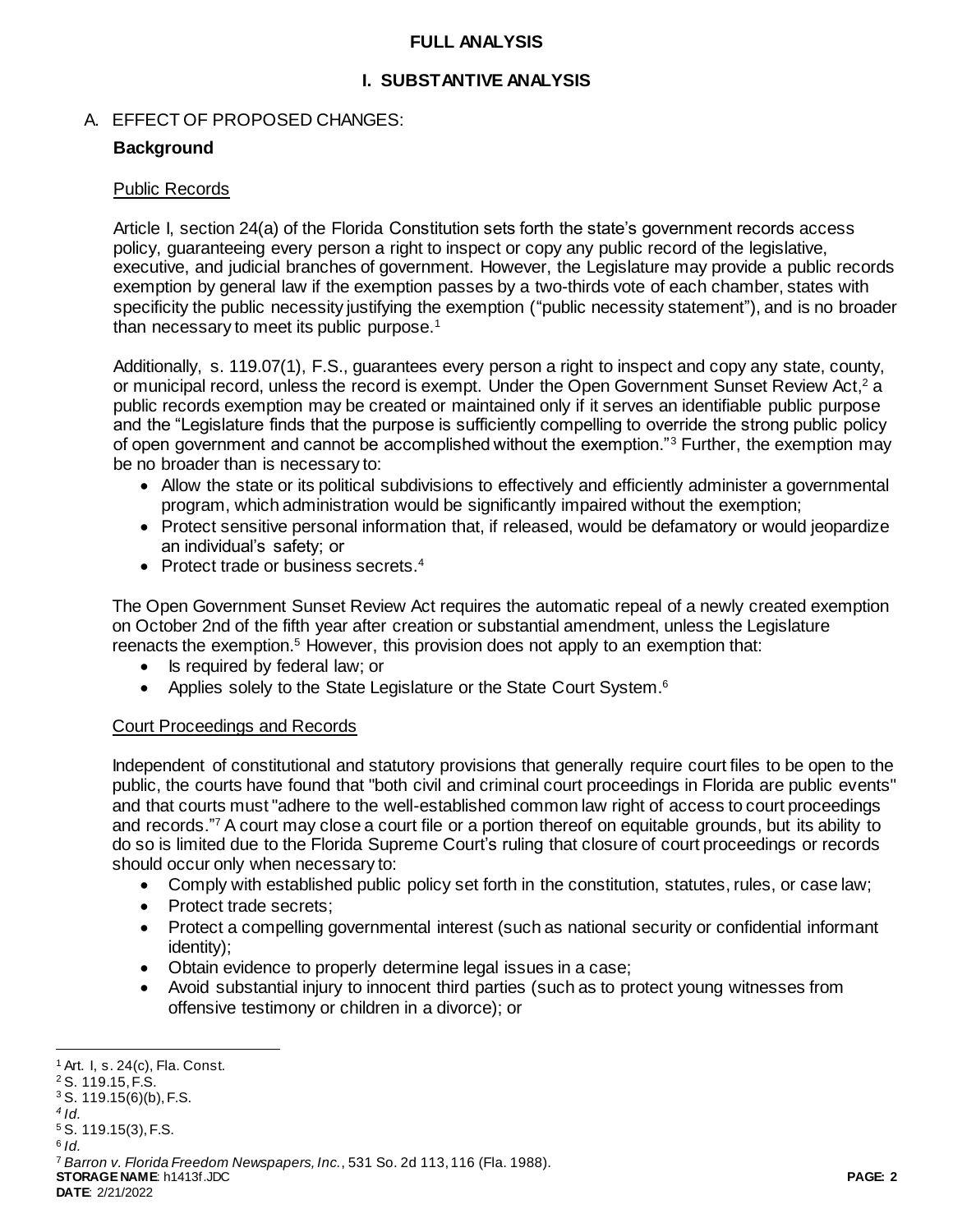Avoid substantial injury to a party by disclosure of matters protected by a common law or privacy right not generally inherent in the specific type of civil proceeding sought to be closed.<sup>8</sup>

## Structured Settlements

A "tort" is a wrong for which the law provides a remedy. The purpose of tort law is to fairly compensate a person harmed by another person's wrongful acts, whether intentional, reckless, or negligent, through a civil action or other comparable process, which ultimately may result in the payment of monetary damages to the plaintiff.

A "structured settlement" is an arrangement for periodic payment of tax-free damages for personal injuries established by settlement or judgment in resolution of a tort claim.<sup>9</sup> Florida law generally authorizes a structured settlement's recipient, with court approval, to transfer his or her right to receive payments under the structured settlement in exchange for a lump sum of cash.<sup>10</sup> Before a court approves such a transfer, the transferee must give the payee a disclosure statement containing specified information, including the amounts and due dates of the structured settlement payments to be transferred and the gross amount payable to the payee in exchange for the transfer.<sup>11</sup> The payee<sup>12</sup> must also file an application for the transfer in circuit court, which application must include:

- The payee's name, age, and county of domicile and the number and age of the payee's dependents;
- A copy of the transfer agreement;
- A copy of the transferee's disclosure statement;
- An explanation as to why the payee is seeking approval of the proposed transfer; and
- A summary of specified previous or other proposed transfers.<sup>13</sup>

The court must hold a hearing on the transfer application and determine, among other things, that the:

- Transfer is in the payee's best interests; and
- Net amount payable to the payee is fair, just, and reasonable under the existing circumstances.<sup>14</sup>

However, during the transfer proceedings, some payees and their family members, dependents, and beneficiaries<sup>15</sup> risk becoming the victims of criminal and other fraudulent acts connected to the disclosure of personal identifying information and annuity contract<sup>16</sup> numbers in related court records, which are currently open for public inspection.<sup>17</sup> Dishonest actors who purport to be from legitimate entities (such as the court or transferee) may use the personal identifying information and annuity contract numbers contained in public court records to intercept the transfer payment or obtain sensitive information, such as bank account and social security numbers.

### **Effect of Proposed Changes**

CS/HB 1413 exempts from public records requirements the personal identifying information and annuity contract numbers of a structured settlement's payee and the names of such person's family members, dependents, and beneficiaries contained within a court file relating to a transfer proceeding. However,

 $\overline{a}$ 

**STORAGE NAME**: h1413f.JDC **PAGE: 3** <sup>17</sup> *See* s. 119.0714, F.S., providing exemptions for certain court files and records but not for fi les and records related to a structured settlement.

**DATE**: 2/21/2022

<sup>8</sup> *Id.* at 118.

<sup>9</sup> S. 626.99296(2)(m), F.S.

 $10$  A structured settlement recipient may seek to transfer his or her right to payment under the settlement because he or she needs cash immediately. S. 626.99296, F.S.

<sup>11</sup> S. 696.99296(3)(a), F.S.

 $12$  "Payee" means an individual who is receiving tax-free damage payments under a structured settlement (that is, the structured settlement's recipient) and proposes to make a transfer of payment rights under the structured settlement. S. 626.99296(2)(j), F.S. <sup>13</sup> S. 696.99296(4)(d), F.S.

 $14$  S. 626.99296(3)(a) and (4)(c), F.S.

<sup>&</sup>lt;sup>15</sup> A person may be a beneficiary under a will or a trust.

 $16$  An "annuity contract" is a contract that requires periodic payments for more than one full year to the person entitled to receive the payments. A structured settlement typically involves an arrangement in which the defendant pays a lump sum to an insurance company to buy an annuity in the settlement recipient's name, after which the insurance company makes the periodic payments required under the settlement's terms. Internal Revenue Service, *Annuities – A Brief Description*, https://www.irs.gov/retirement-plans/annuities-abrief-description (last visited Feb. 2, 2022).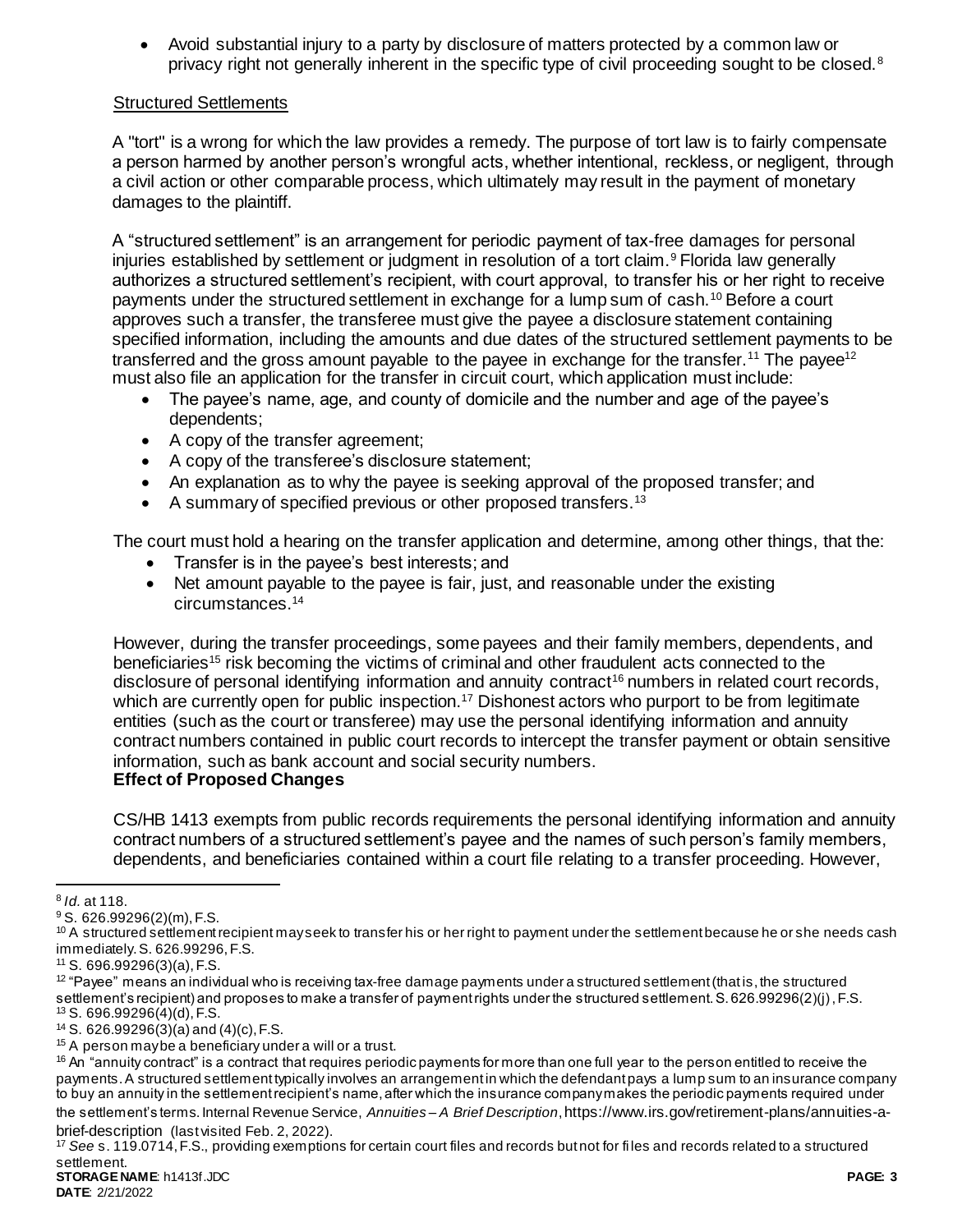the bill provides that such information will remain exempt only during the pendency of the transfer proceeding and for six months after the final court order approving or denying the transfer application.

The bill provides a public necessity statement, as required by the Florida Constitution, indicating that the public records exemption is necessary because structured settlement payees have been the targets of criminal and fraudulent acts based upon publicly available identifying information and are especially vulnerable during transfer proceedings. The statement also provides that the harm that may result from the release of personal identifying information and annuity contract numbers of a structured settlement's payee and the names of such person's family members, dependents, and beneficiaries outweighs any public benefit that may be derived from such information's disclosure during the specified period.

The bill provides for automatic sunset on October 2, 2027, unless reviewed and saved from repeal through legislative reenactment.

The bill provides an effective date of July 1, 2022.

B. SECTION DIRECTORY:

**Section 1:** Amends s. 119.0714, F.S., relating to court files. **Section 2:** Provides a public necessity statement as required by the Florida Constitution. **Section 3:** Provides an effective date of July 1, 2022.

# **II. FISCAL ANALYSIS & ECONOMIC IMPACT STATEMENT**

- A. FISCAL IMPACT ON STATE GOVERNMENT:
	- 1. Revenues:

None.

2. Expenditures:

None.

- B. FISCAL IMPACT ON LOCAL GOVERNMENTS:
	- 1. Revenues:

None.

2. Expenditures:

The bill may cause clerks of the court to have to redact the excluded information from certain trust documents when a request for such documents is made. However, any costs associated with this requirement will likely be absorbed within existing resources.